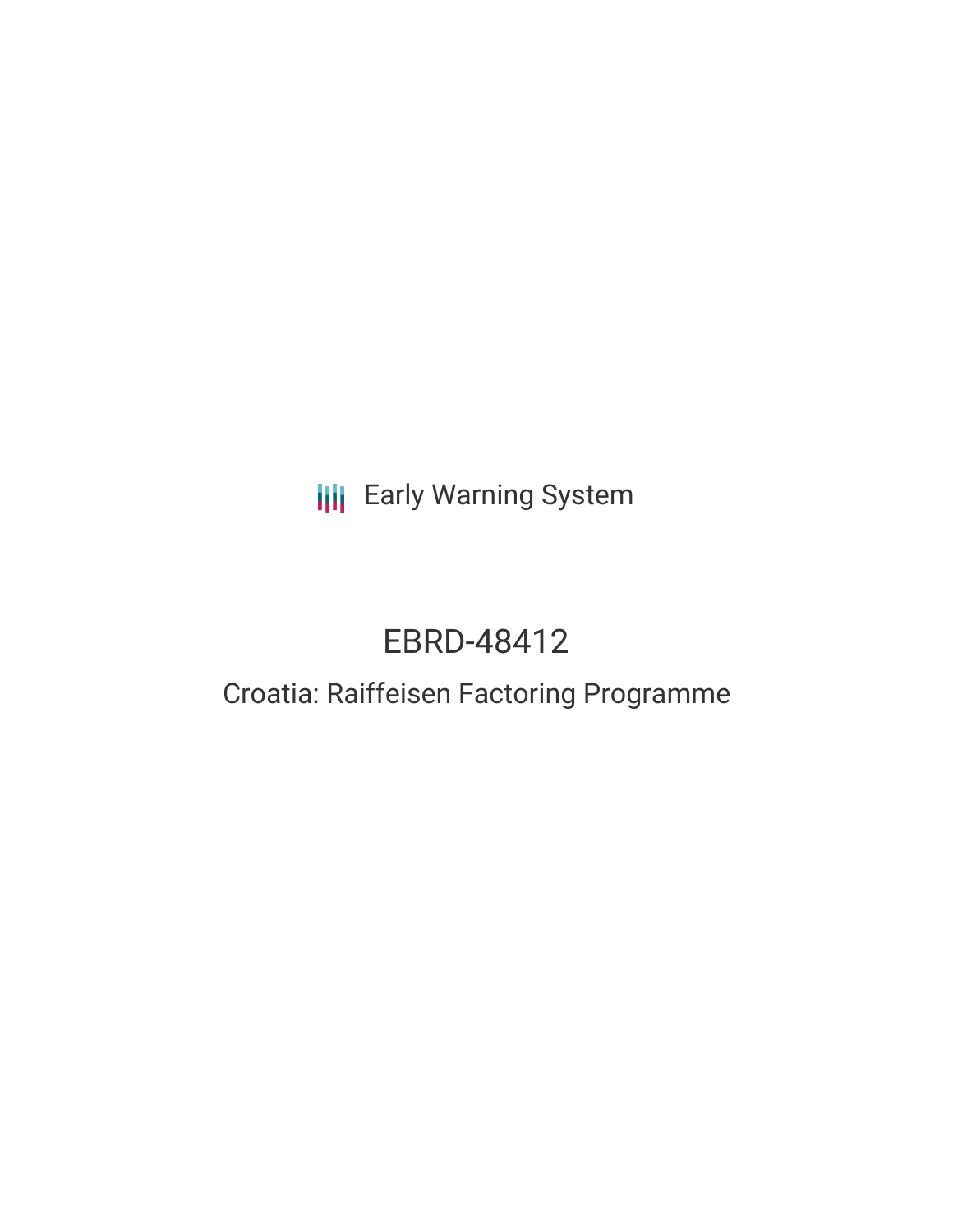

### **Quick Facts**

| <b>Countries</b>               | Croatia                                                 |
|--------------------------------|---------------------------------------------------------|
| <b>Financial Institutions</b>  | European Bank for Reconstruction and Development (EBRD) |
| <b>Status</b>                  | Approved                                                |
| <b>Bank Risk Rating</b>        | FI                                                      |
| <b>Voting Date</b>             | 2016-07-06                                              |
| <b>Borrower</b>                | RAIFFEISEN FACTORING D.O.O.                             |
| <b>Sectors</b>                 | Finance                                                 |
| <b>Investment Type(s)</b>      | Loan                                                    |
| <b>Investment Amount (USD)</b> | \$100.75 million                                        |
| <b>Project Cost (USD)</b>      | \$100.75 million                                        |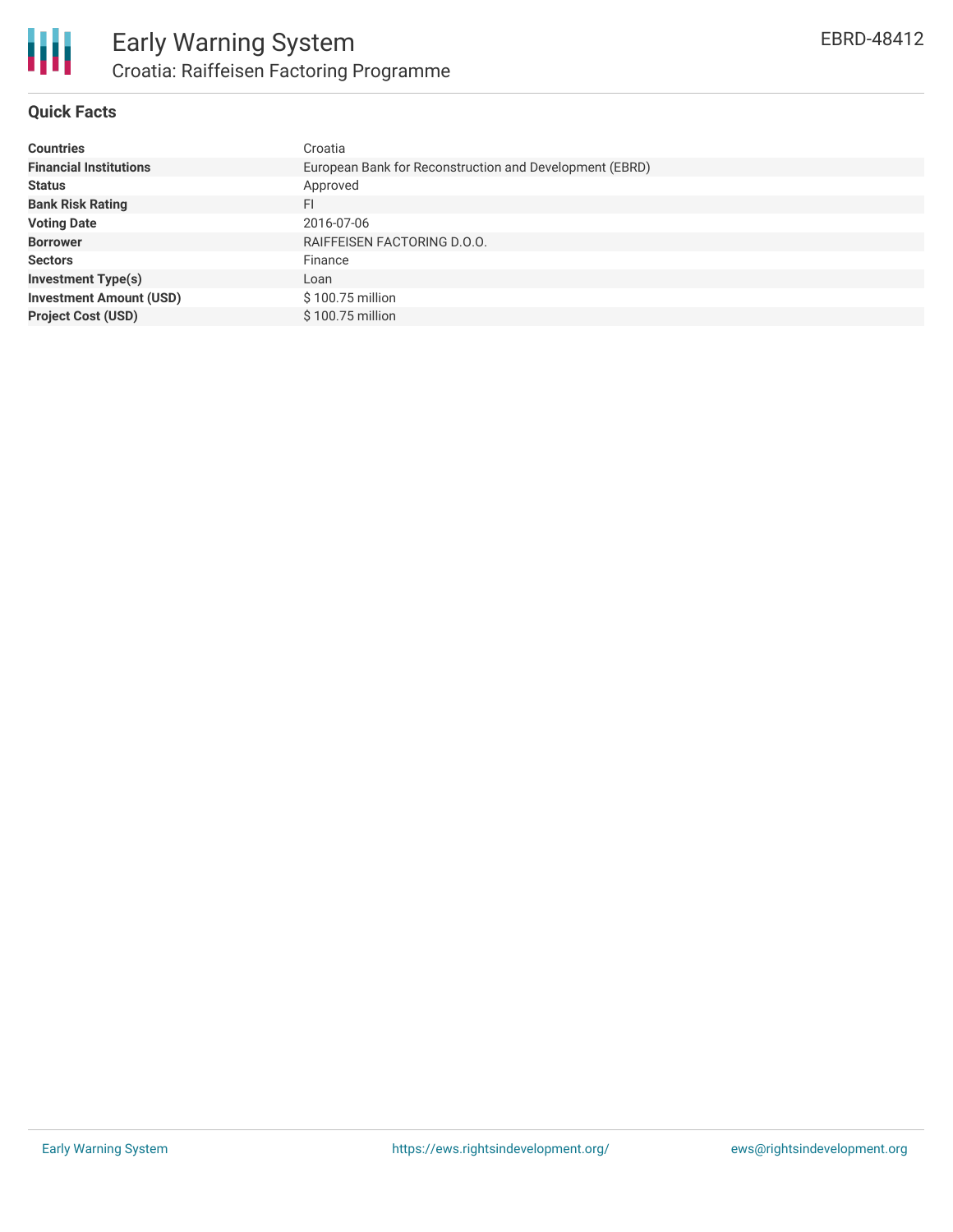

#### **Project Description**

The EBRD is providing a senior loan of up to EUR 90 million to Raiffeisen factoring d.o.o in Croatia. According to bank documents, the proceeds of the EBRD loan will be used for the purpose of providing factoring services to SME and corporate clients in Croatia with increased regional presence.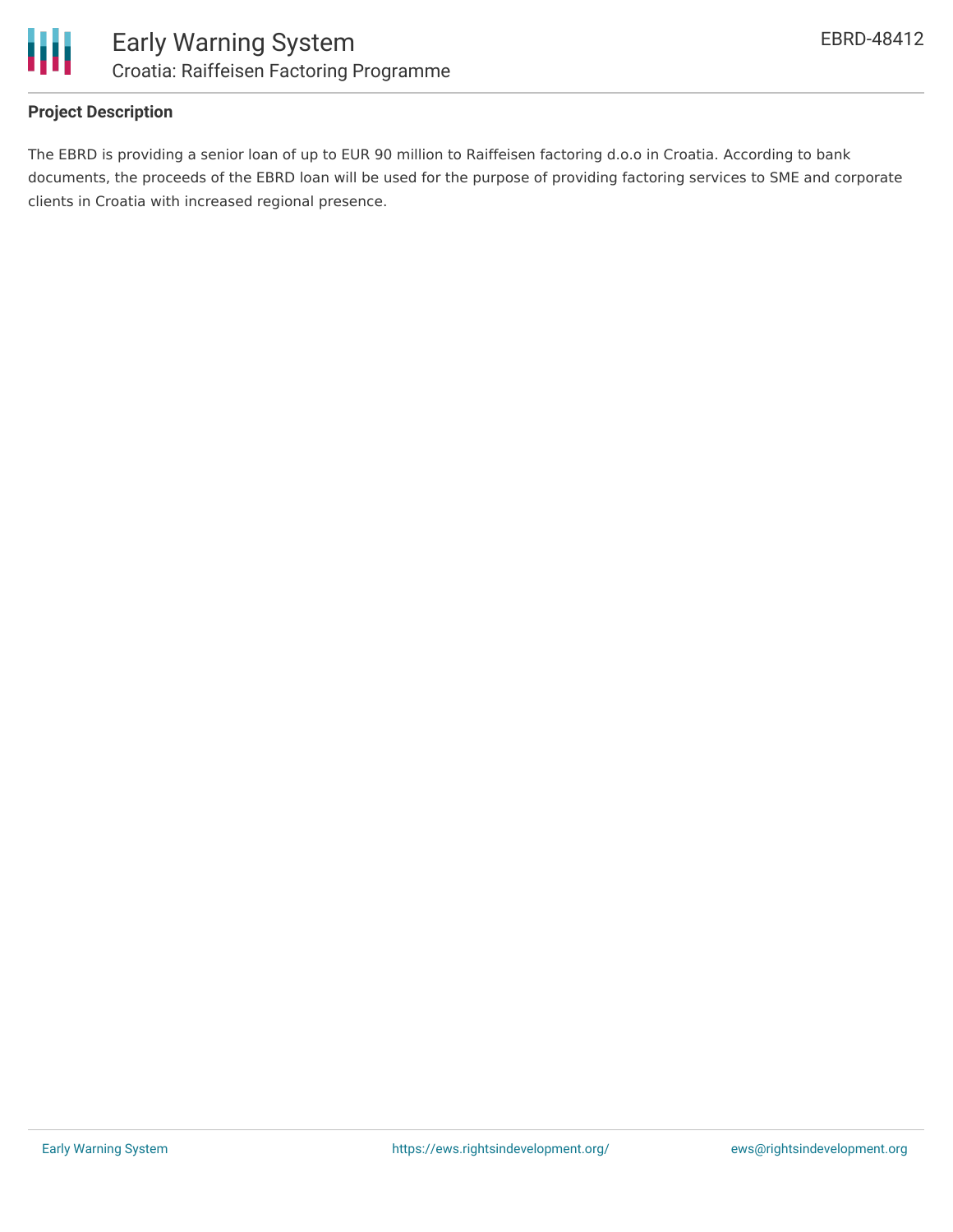

#### **Investment Description**

European Bank for Reconstruction and Development (EBRD)